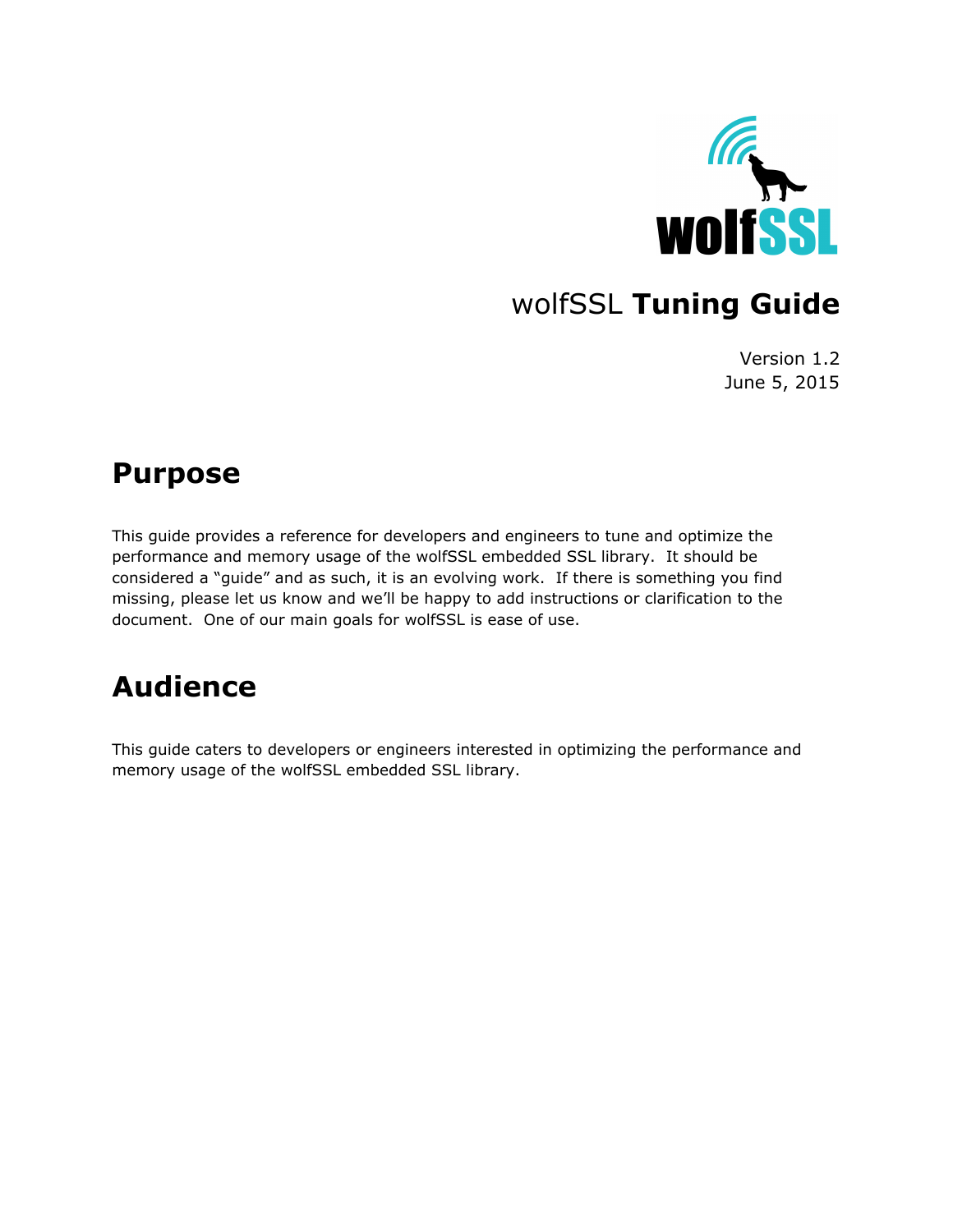# **Considerations**

The first step in tuning wolfSSL to your environment is to document your anticipated requirements. At the highest level, design goals for SSL/TLS usually boil down to:

- a. Memory Footprint (ROM)
- b. Per-session Memory Usage (RAM)
- c. SSL Handshake Performance
- d. Data Flow Performance (bulk data transfer)
- e. Desired Security Level (see Figure 1, below)

| <b>Security</b><br>Level | <b>Level Name</b>         | <b>Description</b>                                                           |
|--------------------------|---------------------------|------------------------------------------------------------------------------|
|                          | <b>Relaxed</b>            | You just need to keep out the casual<br>onlookers                            |
|                          | <b>Moderate</b>           | You have potential attackers out there,<br>but they are not highly motivated |
| З                        | <b>Corporate</b>          | Secure against professional attacks                                          |
| 4                        | <b>Military Grade</b>     | Title speaks for itself                                                      |
| 5                        | <b>Quantum Survivable</b> | Can survive against quantum computing<br>based attacks                       |

#### **Figure 1: Desired Security Levels**

Each of these top level goals will have trade offs against the others as you evolve your design.

To get started, the key variables you need to define include:

- 1. Available hardware:
	- a. Memory available to SSL/TLS (ROM / RAM)
	- b. CPU type and clock speed
- 2. Required SSL/TLS protocol levels (ie: TLS 1.0, TLS 1.1, TLS 1.2, etc.)
- 3. Required cipher suites. If the cipher suites are not defined in your requirement, you are free to choose cipher suites that match your performance goals:
	- a. Public key algorithm with key length (RSA, ECC, NTRU, PSK, etc.)
	- b. Block / Stream ciphers (AES, DES, 3DES, RC4, HC-128, etc.)
	- c. Hash functions (SHA, SHA2, MD5, Blake2b, etc.)
- 4. What side of the connection are you on: client, server, or both?
- 5. Client authentication?
- 6. Is the other side of the SSL connection defined?
	- a. What SSL implementation is it using?
	- b. Which SSL/TLS protocol version?
	- c. What is the key length?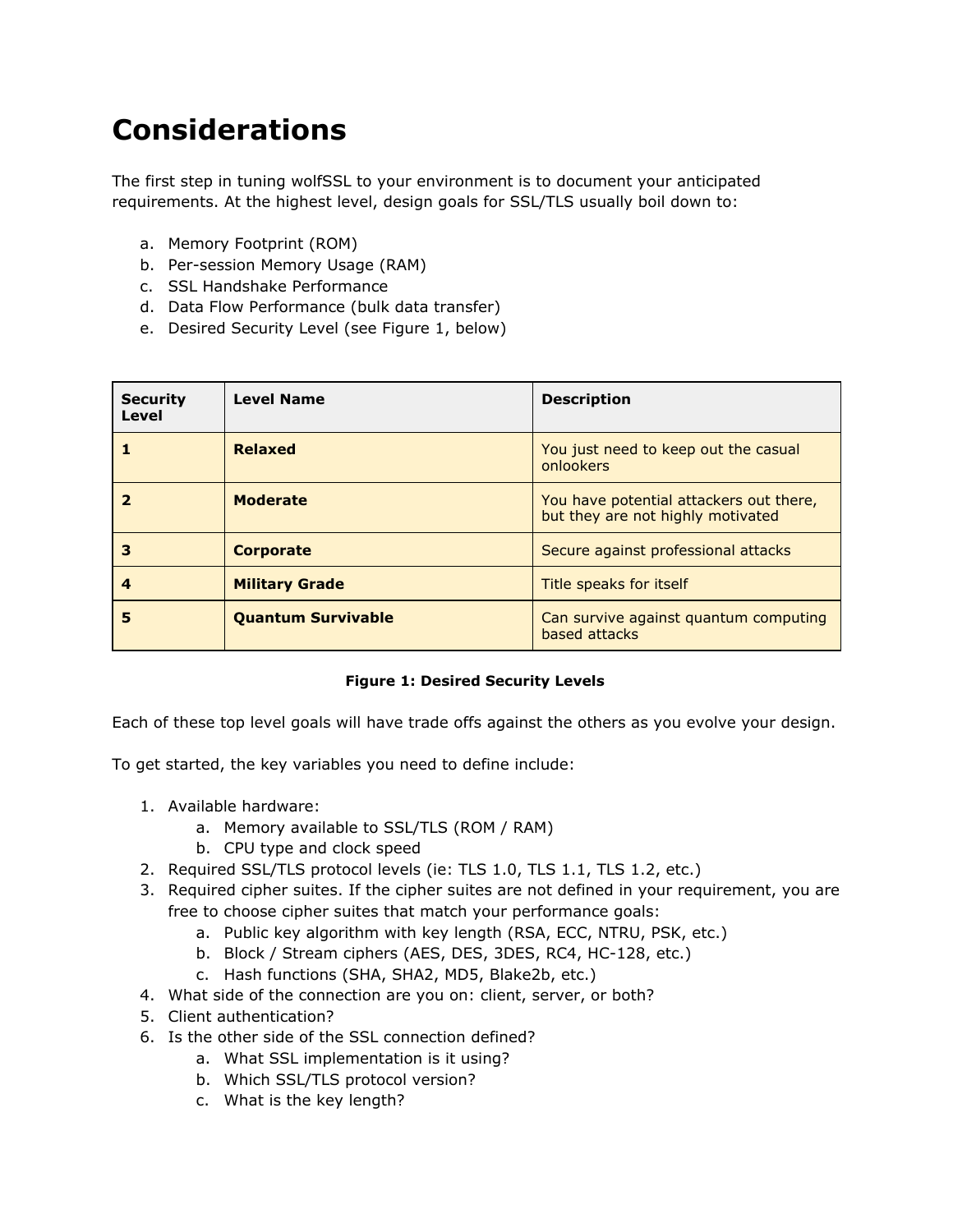- d. Is it a client or server?
- 7. What are the maximum number of active SSL/TLS connections/sessions needed at one time?
- 8. What are the SSL handshake performance requirements?
- 9. What are the bulk data transfer performance requirements, after SSL handshake has completed?
- 10. Is hardware crypto available? If yes, then what ciphers are available in hardware?
- 11. Editors Note: For the purpose of keeping this document usable in scope, we are excluding operating system and TCP/IP stack tuning opportunities and reserving that for another document.

Having noted all of the above variables, you will see that there is much to consider, so our approach is to present three optimization recipes for reference in this guide:

- 1. Optimizing for **minimum footprint** size (heap, stack, static data, code)
- 2. Optimizing for **maximum speed**
- 3. Optimizing for **maximum security**

Other optimization recipes are available. Just contact us at [info@wolfssl.com](mailto:info@wolfssl.com). Additional reference recipes that we can help with include:

- 1. Optimizing for large numbers of connections
- 2. Optimizing for particular operating systems/chipsets
- 3. Optimizing for particular applications
- 4. Optimizing for a combination of higher goals, for example maximum security with minimum footprint
- 5. Optimization low power consumption
- 6. Optimizing for fun and relaxation

### **Recipe #1: Minimum Footprint**

Many users are on deeply embedded systems, where memory resources are tight. For those users, this section describes methods to reduce the footprint size of wolfSSL.

- 1. Limit supported protocol versions to only those required, for example only allowing TLS 1.2 connections.
- 2. Remove unnecessary library features at compile time section  $2.4.1$  of the wolfSSL Manual.
- 3. Choose a limited set of cipher suites:
	- a. Memory usage difference between RSA, ECC, PSK
	- b. Choose smaller key sizes section [4.3](https://www.wolfssl.com/wolfSSL/Docs-wolfssl-manual-4-features.html) of the wolfSSL manual.
- 4. Take advantage of hardware crypto if available section [4.4](https://www.wolfssl.com/wolfSSL/Docs-wolfssl-manual-4-features.html) of the wolfSSL manual.
- 5. Use compiler and toolchain optimizations.
- 6. Decrease maximum SSL record size if you control both ends of the connection.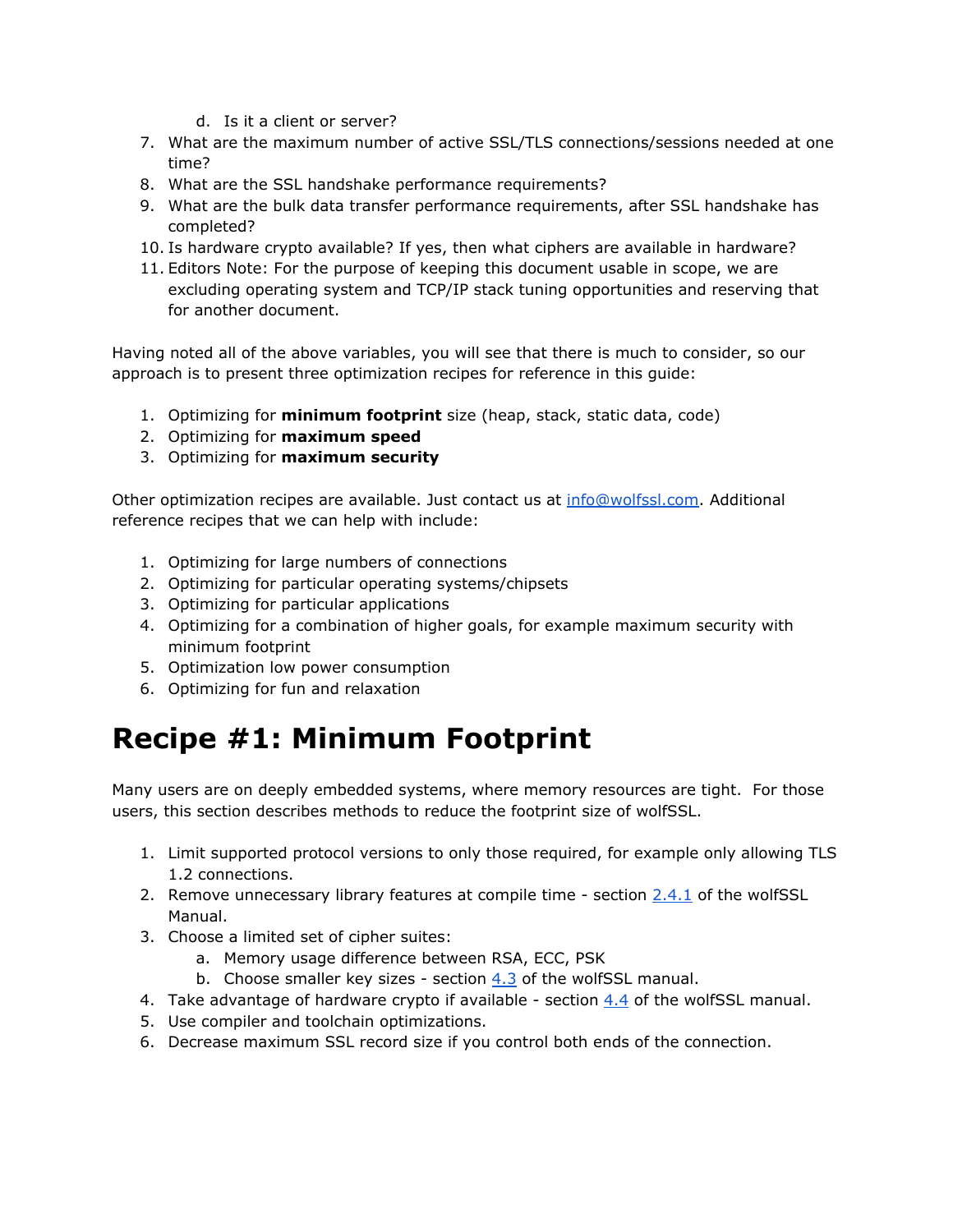# **Recipe #2: Maximum Speed**

Adding SSL/TLS to a connection will always result in an inevitable reduction of performance. Our goal is to make that PERFORMANCE decrease as small as possible. This section describes ways to speed up wolfSSL, both during and after the handshake.

There are two main areas of concern regarding performance:

- 1. SSL/TLS handshake speed
- 2. Data flow rate (bulk data transfer, after the SSL handshake)

When optimizing SSL handshake performance, items to consider include:

- 1. Use a faster math library (big integer vs. fastmath).
- 2. Take advantage of hardware crypto if available section  $4.4$  of the wolfSSL manual.
- 3. Key size [Chapter](https://www.wolfssl.com/wolfSSL/Docs-wolfssl-manual-4-features.html) 4 of the wolfSSL manual.
- 4. Key type (RSA vs ECC for example)
- 5. Trade off between handshake speed and security level (such as client/server cert verification - section [4.8](https://www.wolfssl.com/wolfSSL/Docs-wolfssl-manual-4-features.html) of the wolfSSL manual).
- 6. Consider using PSK (pre-shared keys) section  $4.7$  of the wolfSSL manual.

**Maximum data flow rate**in a streaming media environment for example, such as a video game, VoIP application, or cloud infrastructure, cipher suite choice is critical. In this recipe, there are many options depending on hardware environment and number of connections. To simplify the recipe to make it usable, we will focus on a single connection environment running on a typical cloud based server.

When optimizing for maximum data flow rate, items to consider include:

- 1. Choose cipher suites to prioritize faster algorithms over slower ones: Stream Ciphers, Rabbit, HC-128.
- 2. Take advantage of better compiler optimization. (But I am not sure if this is a user's practical option)
- 3. Take advantage of hardware crypto if available.

# **Recipe #3: Maximum Security**

The security of a SSL/TLS connection should be of high concern, since having a secure communication channel is the primary reason for adding SSL/TLS to a project.

As with all cryptography-based protocols, SSL/TLS security recommendations can change as new attacks and vulnerabilities are discovered and released. Optimizing for maximum security can have negative effects on both memory usage and performance, depending on configuration.

1. Cipher suite choices based on the best currently available information.